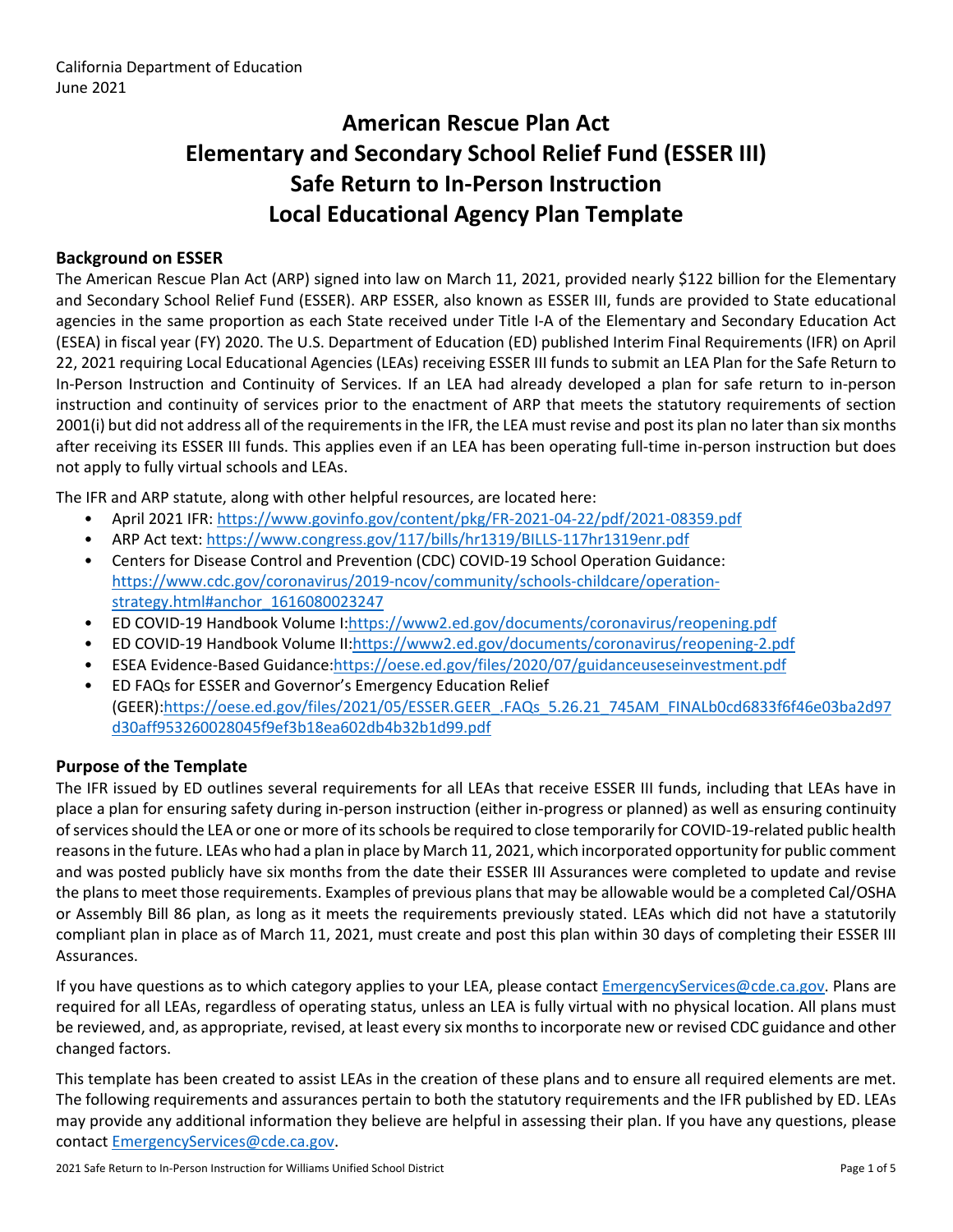### **LEA Plan for Safe Return to In-Person Instruction and Continuity of Services**

## LEA Name: Williams Unified School District

Option for ensuring safe in-person instruction and continuity of services: has developed a plan

1. Please choose one:

The LEA had a plan, as of March 11, 2021, that is already compliant with the ARP statute and will review and, as appropriate, revise it every six months to take into consideration the additional requirements of the IFR; or

**NOTE: If your LEA already has a compliant plan as of March 11, 2021, and has assured such by checking the box above, then you may skip questions 2-4 and complete the Assurance and Contact sections.**

 $x$  The LEA has amended/created a plan compliant with the IFR using this template and has posted/will post it within 30 days of completing the ESSER III Assurances.

**NOTE: If checking the box above that you are using this template to meet the 30 day plan requirements, you must respond to each question in the template.**

Please note whether the LEA has a compliant plan and include a link to the plan, or acknowledge that the LEA is submitting a new plan and will post it within 30 days of receiving funds.

Williams USD is submitting a new plan and will post it within 30 days of receiving funds.

2. The LEA will maintain the health and safety of students, educators, and other school and LEA staff, and the extent to which it has adopted policies, and a description of any such policies, on each of the CDC's safety recommendations, including: universal and correct wearing of masks; modifying facilities to allow for physical distancing; handwashing and respiratory etiquette; cleaning and maintaining healthy facilities, including improving ventilation; contact tracing in combination with isolation and quarantine, in collaboration with the State, local, territorial, or Tribal health departments; diagnostic and screening testing; efforts to provide vaccinations to school communities; appropriate accommodations for children with disabilities with respect to health and safety policies; and coordination with State and local health officials.

Describe how the LEA will maintain, or continue to maintain, health and safety policies and procedures. Include a description of any adopted policies and procedures regarding the CDC's safety recommendations (or available LEA website links to such policies). Include descriptions of appropriate accommodations adopted and coordination efforts conducted with outside State and local health officials. Please include or describe current public health conditions, applicable State and local rules and restrictions, and other contemporaneous information that informs your decision-making process.

Williams Unified School District utilized the California Department of Education's Checklist for Reopening Schools for the following main categories:

- Local Conditions to Guide Reopening Decisions
- Plan to Address Positive COVID-19 Cases or Community Surges
- Injury and Illness Prevention Plan
- Campus Access
- Hygiene
- Protective Equipment
- Physical Distancing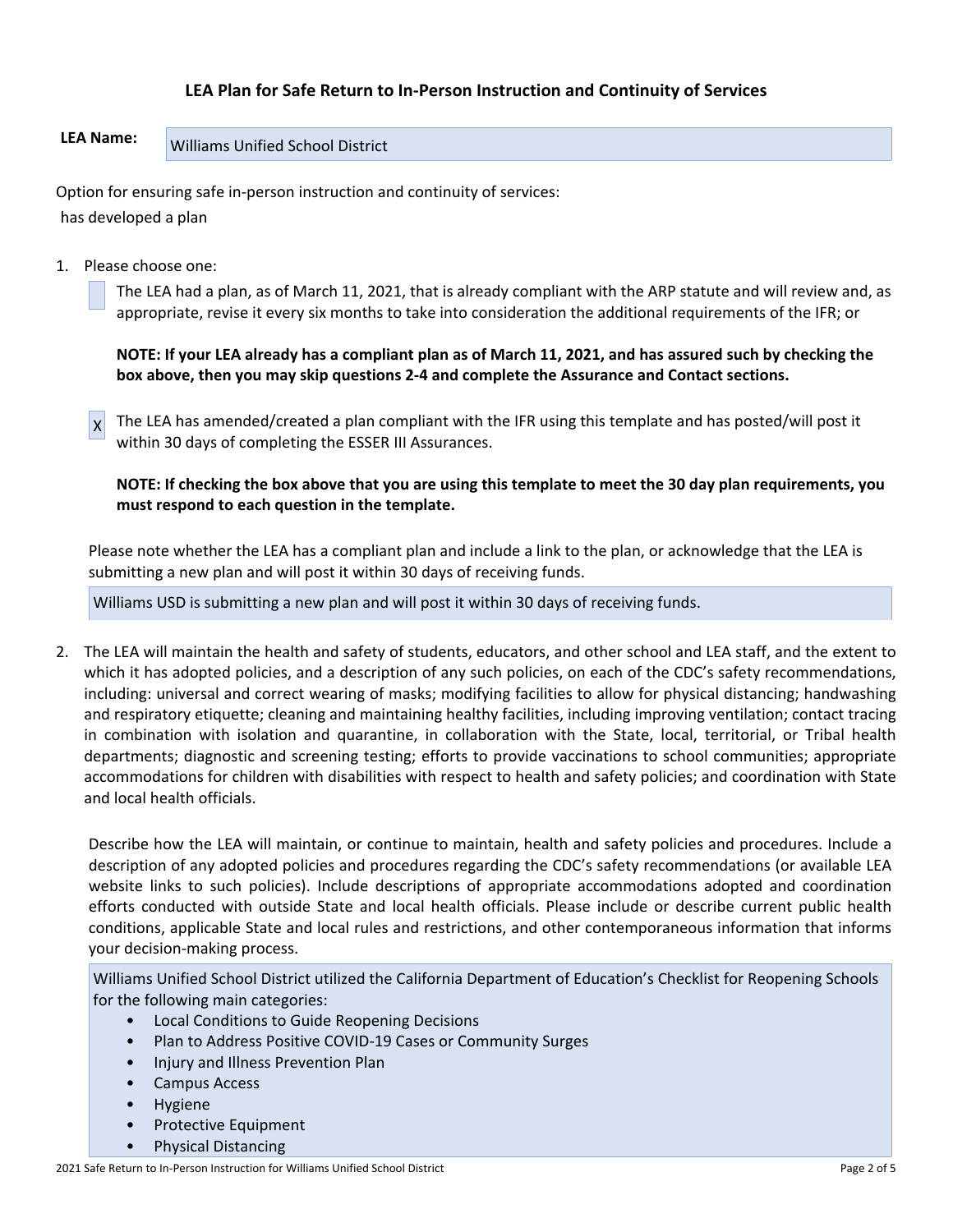- Cleaning/Disinfecting
- Employee Issues
- Communication with Students, Parents, Employees, Public Health Officials, and the Community

Williams Unified School District is fully committed to the health and safety of our students, employees, and visitors, and making sure the workplace is free of any recognizable hazards. As an employer and as educators, we are committed to mitigating the spread of the novel coronavirus or "COVID-19," a respiratory disease caused by the SARS-CoV-2 virus, at school and the worksite. In order to be safe and maintain operations, we have developed this COVID-19 Exposure Prevention, Preparedness, and Response Program ("Program") to be implemented throughout the District and at all of our schools and worksites. We

have also identified a team of employees to monitor this pandemic and provide updates as necessary. It is the intent of this District to comply with all laws. To do this, we must constantly be aware of conditions in all work areas that can produce exposure to COVID-19. No employee is required to work at a job the employee knows is not safe or healthful.

All employees are responsible for using safe work practices, following all directives, policies and procedures, and assisting in maintaining a safe work environment. Employees are also responsible for whole-hearted, genuine compliance with all aspects of this Program while performing their duties to minimize the spread of the virus at our workplace. We are asking our employees to help with our prevention efforts while at work and with regular health and safety education of students and visitors. Specific questions about this Program should be directed to Superintendent Sandra Ayón, Ed.D. In addition to those set forth in this Program, students, employees, and visitors must adhere to the following

expectations:

- Stay at home when sick and avoid close contact with others.
- Do not come to school or work if any member of your household is sick.
- Keep a minimum distance of three (3) feet from others when possible.
- Refrain from shaking hands, hugging, or touching others.
- Wear appropriate face coverings indoors, unless an exception to this requirement applies.
- Clean surfaces before and after use in common areas, and when using shared equipment.
- Avoid touching the mouth, nose, and eyes.
- Wash hands with soap and water for at least 20 seconds. Use hand sanitizer with at least 60% alcohol if soap and water are not available.
- Wash/sanitize hands multiple times daily, including before and after work or school; during breaks; before and after eating; after coughing, sneezing, or blowing nose; and before and after going to the restroom.
- Cover mouth and nose with a tissue when coughing or sneezing and immediately discard it after use and wash/sanitize hands. If no tissues are available, cover the mouth with shoulder or elbow and then wash/sanitize hands.
- Avoid sharing personal items with other students or coworkers (e.g., food, dishes, lunch boxes, gloves).
- Follow all CDC, State, and local health department guidelines on use, removal, cleaning, and disinfection of face coverings.
- Adhere to all signage posted on district property regarding wearing face coverings, physical distancing, hand hygiene, and staying home when sick.

More information can be located on our website: www.williamsusd.net

3. The LEA will ensure continuity of services, including but not limited to services to address students' academic needs and students' and staff social, emotional, mental health and other needs, which may include student health and foodservices.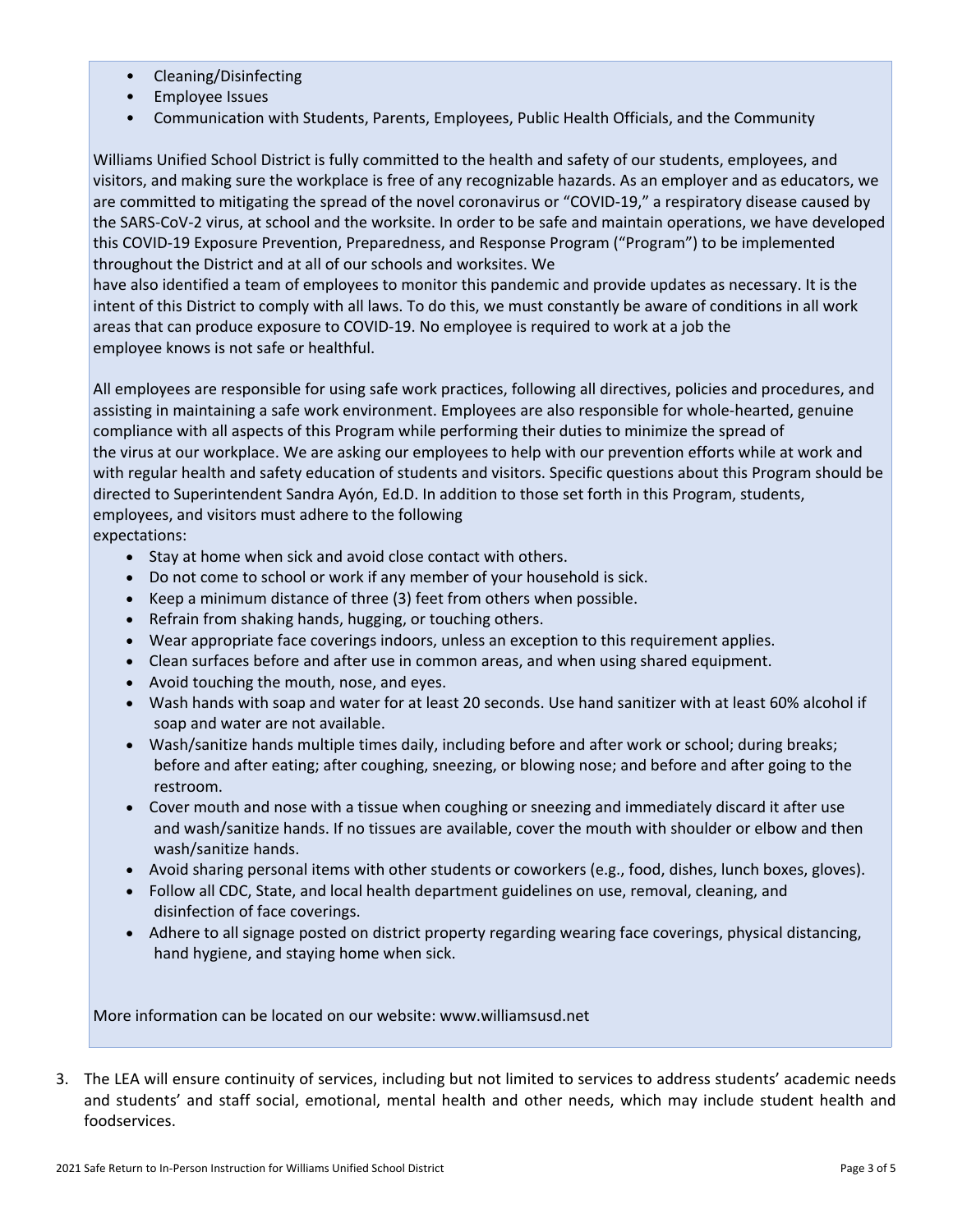Describe how the LEA will ensure continuity of services in case isolation, quarantine, or future school closures are required, including how the LEA will meet the needs of students with disabilities and English learners.

Williams Unified School District believes that classroom-based instruction is the best method of instructional delivery from both an academic and social-emotional standpoint for students; however, we understand that some students may not be able to return to the

physical classroom environment due to reasons regarding COVID-19 Independent Study will be an available option for these families. Parents wanting to choose this option for their child must:

- Notify the individual school
- Understand that students will be required to attend to school work daily and have daily interaction with the instructor
- Ensure their child participates in Independent Study. Students that fail to participate or engage for 60% of the school week will be redirected through the District's Re-engagement Strategies.

Williams Unified School District believes that in-person instruction is the best option for our students; however, there may be a time when the district again has to close schools due to a pandemic and implement Independent Study for all students. The following applies:

- All students will have immediate access to a take-home computer device. Google Suite applications will be utilized (age appropriate)
- Families having no wi-fi access will be given a hotspot
- Students will have daily interaction with teacher and peers
- Attendance will be taken and engagement monitored
- Subject matter grade level content lessons will be taught and progress monitoring will take place
- Academic and other supports will be available to address the needs of students

Williams Unified School District will continue to provide breakfast and lunch service for all students who would like to participate. The following will be implemented to provide meals in a safe environment:- Food for each individual school site will be prepared by the staff at that site

- Students will not be asked to key in their lunch numbers on a keypad. Staff will do the necessary entering.
- Elementary students will wash or sanitize their hands prior to eating lunch
- Elementary students will eat outside if the weather permits
- Breakfast will be served as 'grab and go'
- Food service staff will wear appropriate personal protective equipment in the preparation and serving of food
- Middle and high school students will use hand sanitizer as they enter the cafeteria prior to eating
- Middle and high school students getting a school lunch will go to the cafeteria and stand in a socially distanced line to pick up their food tray. .
- Students participating in Independent Study may participate in the grab and go curbside pickup of meals at the elementary school.
- 4. The LEA sought public comments in the development of its plan and took those comments into account in the development of its plan.

Describe the LEA's policy or practice that provided the public with an opportunity to provide comments and feedback and the collection process. Describe how any feedback was incorporated into the development of the plan.

Input will be gathered during the 2021-2022 school year via the district (website) email and public comment for Board of Education meetings.

In addition, the LEA provides the following assurances: